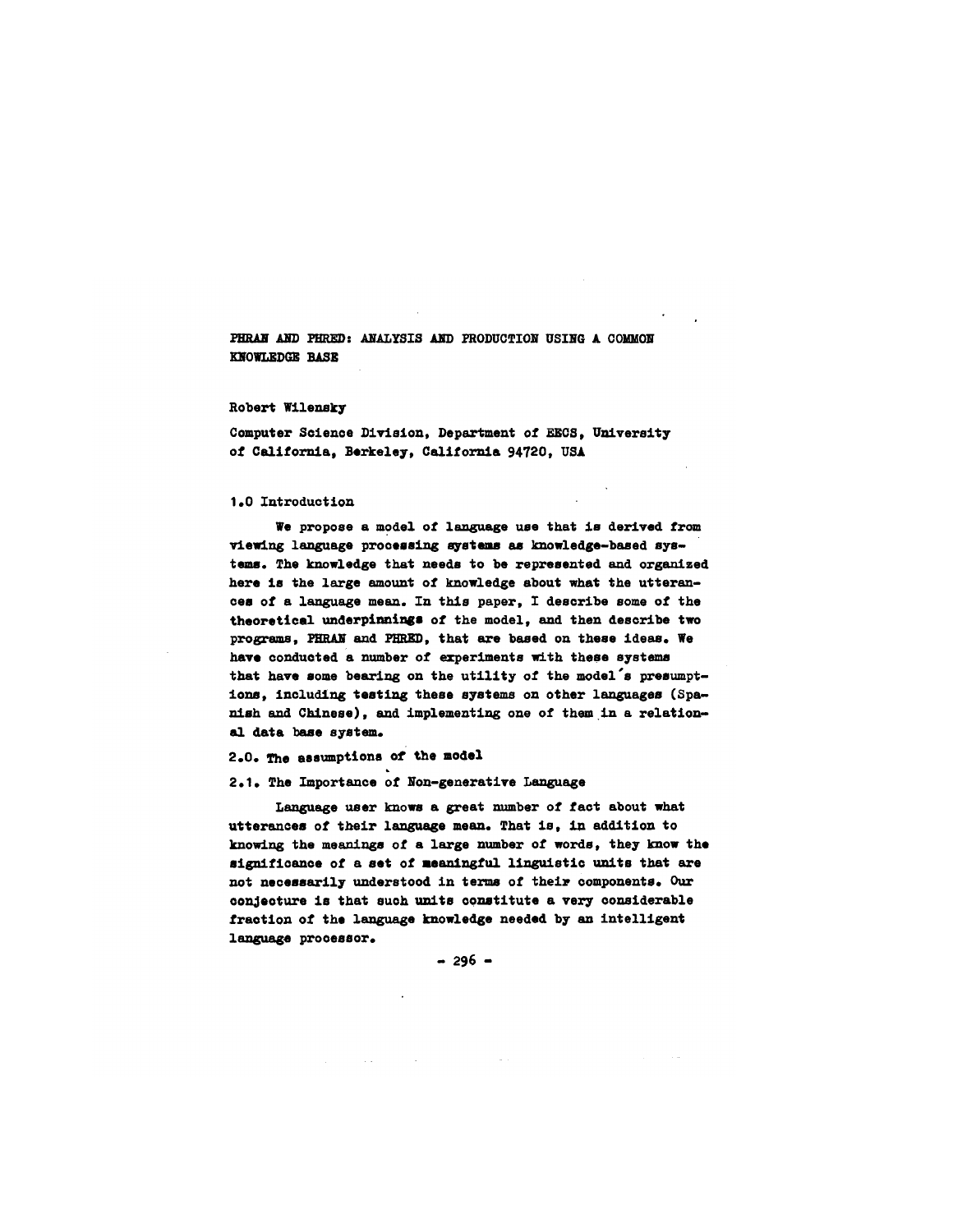## 2.2. 3harable Knowledge Base

In our model, it is assumed that the knowledge used for analysis and for production is by and large the same. That is, there is only one data base of knowledge about the meanings of a language's forms. By having the knowledge of the two components be a shared data base, only one form of representation is needed. Moreover, the addition of new knowledge to this data base extends the capabilities of both systems simultaneously.

As this requirement forces knowledge to be represented declaratively, the other benefits of such representations are enjoyed as well. For example, in this format, knowledge about the language is kept separate from the processing strategies that apply this knowledge to the understanding and production tasks. Thus adding new knowledge requires only adding new assertions to the data base, not writing and debugging new code. In addition, other knowledge besides the meaning of a phrase can be easily associated with such declarative representations.

#### 3.0. PHRAN and PHRED

We have been developing this model of language use in two related programs, PHRAN (PHRasal ANalyzer) and PHRED (PHRasal English Diction). PHRAN is a language understanding program written by ¥igal Arens. It reads English sentences and produces representations from them that encode their meaning. PHRED is a natural language production mechanism developed by Steven Upstill. PHRED takes meaning representations as input and expresses them in English sentences.

Both PHRAN and PHRED share a common data base of language knowledge. This data base contains declarative representations about what the phrase of the English language mean. This knowledge is stored in the form of pattern-concept pairs. A pattern is a phrasal construct of varying degrees of specificity. The concept part of a pattern-concept pair is a con-

 $-297 -$